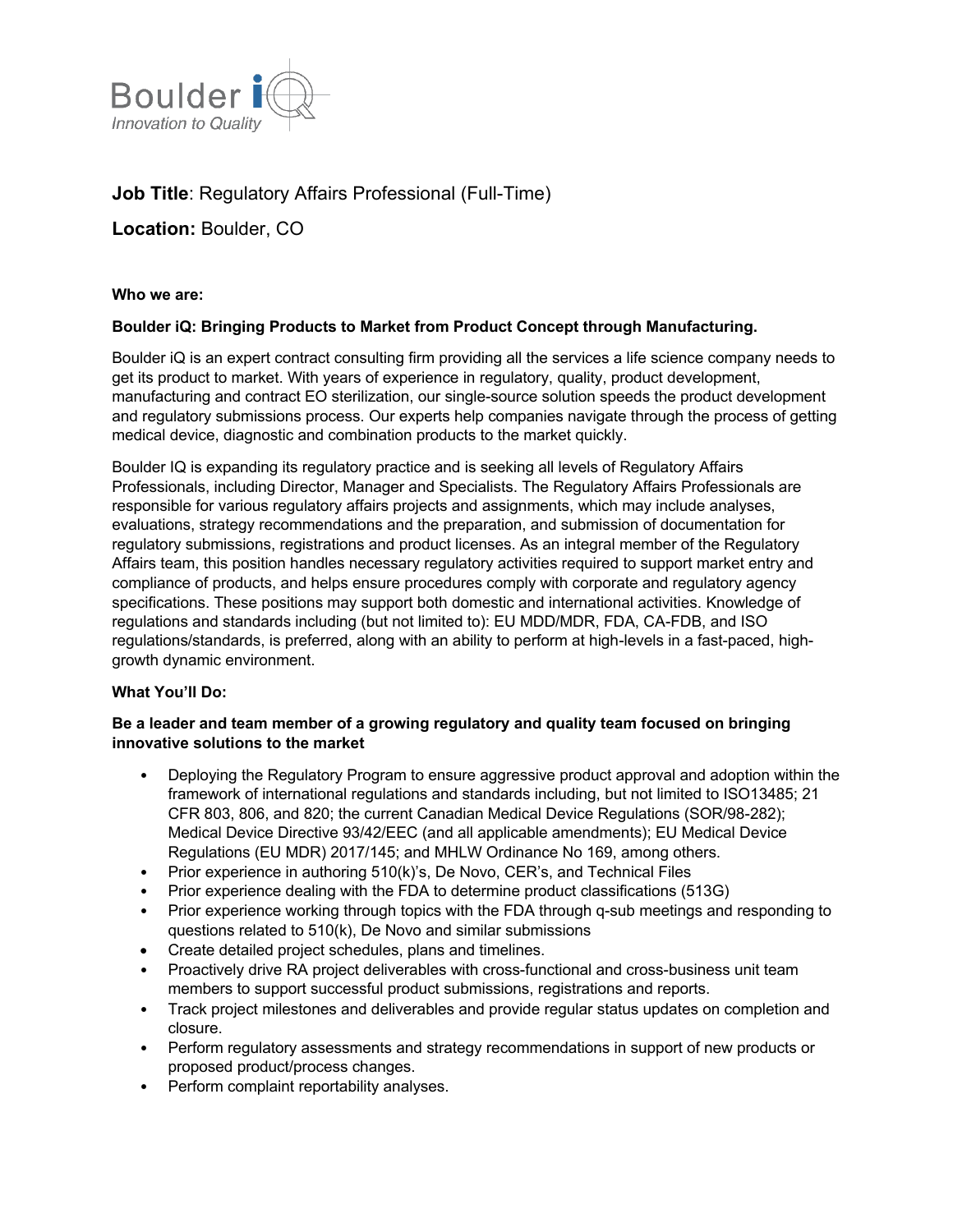- Generate, coordinate and handle regulatory submission documents for new products or changes to existing health authorities' filings.
- Plan, write, submit, coordinate and support new product notifications, international registrations and other submissions as required.
- Represent Regulatory Affairs and partner with various cross-functional teams throughout the organization (i.e. Marketing, Professional Education, Operations, R&D, Quality, including international cross-functional teams) on projects and other related tasks.
- • Partner with Clinical and Medical Affairs to support clinical deliverables and reports.• Partner with Quality and R&D to support regular product risk review activities as well as reporting activities required by EU MDR (i.e. post-market surveillance, reporting, etc.)
- Conduct research of regulatory issues and information and dissemination of regulatory information to all levels of the organization.
- Identify procedure and process enhancements for the continuous improvement of the Regulatory Affairs team.
- Proactively drive activities to meet and/or exceed company objectives, milestone and timelines as they relate to regulatory activities.
- Perform other related duties and responsibilities as assigned.
- Contribute to our culture of being collaborative, respectful, transparent, ethical, efficient, highachieving, and fun!

## **What You'll Need:**

Education / Experience Requirements

- BS or BA degree in the physical sciences; advanced degrees a plus
- minimum 5 years of experience in regulatory affairs or equivalent; medical device experience is strongly preferred.
- EU MDR experience
- **Hands on experience in authoring at least 10 complete 510(k)'s**

Specialized Skills / Other Requirements

- Ability to perform at a high level in a thriving environment.
- Basic knowledge of regulations and standards, including FDA, CA-FDB, EU MDD/MDR, CMDR, MHLW, MFDS and ISO regulations/standards, for example ISO 10993 (requirements for biocompatibility).
- RAC certification is a plus.
- Experience with Quality Management Systems, CAPA, audits and inspections by the FDA and EU notified bodies and remediation of 483 observations and warning letters is a plus for these positions.
- Ability to focus and achieve scheduled milestones, including contingency planning.
- Strong verbal and written communications with the ability to effectively communicate at multiple levels in the organization.
- Strong team-working and organizational skills with a drive to complete tasks in the face of obstacles and time constraints, and a willingness to collaborate wherever needed.
- Proficiency in MS Office software programs especially Word, Excel, Outlook and PowerPoint.
- Ability and willingness to travel up to 10% of the time.

#### **Working Conditions:**

• Remote or On-Site